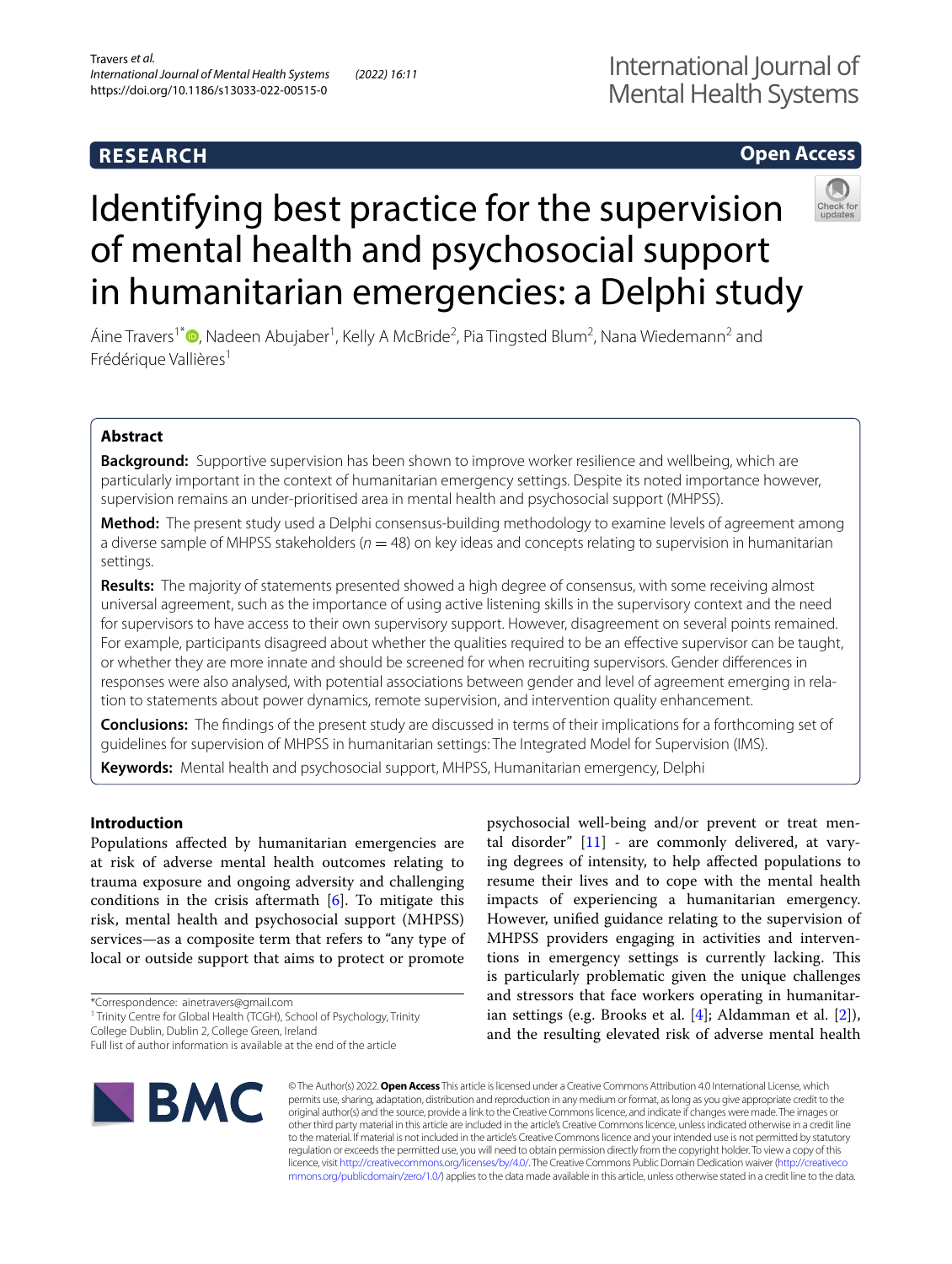outcomes and role-related stress reactions (e.g. Connorton et al. [[7](#page-8-4)]; Strohmeier et al. [\[18\]](#page-9-0)). For example, operating in complex and stressful environments to provide support to those who have experienced signifcant adversity increases workers' vulnerability to vicarious trauma, secondary trauma and burnout  $[1, 5, 19]$  $[1, 5, 19]$  $[1, 5, 19]$  $[1, 5, 19]$  $[1, 5, 19]$ . This vulnerability is further compounded in situations where MHPSS workers are themselves from the communities afected by the humanitarian crisis, since prior exposure to traumatic events is a signifcant risk factor for the onset of occupational stress responses [\[10\]](#page-8-7). Indeed, several studies have shown that national (i.e., local) staff are at higher risk of adverse mental health outcomes compared to expatriate (i.e., international) staf, and that volunteers have worse outcomes than professional staff  $[2, 4, 7]$  $[2, 4, 7]$  $[2, 4, 7]$  $[2, 4, 7]$  $[2, 4, 7]$  $[2, 4, 7]$  $[2, 4, 7]$ . As well as placing the health and wellbeing of MHPSS workers at risk, these occupational stress-related problems create a barrier to worker retention and thereby threaten the sustainability and overall quality of services.

Supportive supervision is an approach to supervision that is collaborative and empowering, rather than controlling or fault-fnding [\[26](#page-9-2)]. Supportive supervision may have potential to mitigate the impact of occupational stressors among humanitarian emergency workers by addressing risk factors such as a lack of role clarity, poor relationships with managers, and insufficient training and preparedness  $[4]$ . MHPSS in humanitarian emergencies is often delivered through taskshifting, or the rational redistribution of tasks from more highly qualifed professionals to workers with fewer qualifications, to maximise efficiency in the delivery of services  $[25]$  $[25]$ . The availability of supportive supervision within taskshifting or task-sharing is therefore important to ensure that less qualifed workers are adequately supported to deliver effective services. There is growing recognition that supportive supervision should be integrated into regular practice for all health professionals to promote worker wellbeing and health system sustainability [\[14\]](#page-8-8) and it is recommended by the WHO as the preferred type of supervision for task-shifting frameworks [\[25](#page-9-3)].

Despite this acknowledgement of the importance of supportive supervision, supervision is often underprioritised in MHPSS programming [\[13](#page-8-9), [15](#page-8-10)]. Additionally, research in the feld of MHPSS can be disconnected from practice, in that common and widely used practices tend to be under-researched, and more rigorously studied interventions are uncommonly used in humanitarian settings [\[23](#page-9-4)]. Finally, research has suggested that experiences and perceptions of humanitarian workers appear to vary considerably as a function of gender [\[20\]](#page-9-5). Indeed, gendered hierarchies common to MHPSS task-shifting frameworks have been noted, whereby supervising specialists such as psychiatrists tend to be mostly men, while less specialised workers are more likely to be women [\[13](#page-8-9)].

However, gender dimensions of humanitarian work in general is a highly under-researched area (e.g. Strohmeier and Panter‐Brick [\[20](#page-9-5)]).

The present study therefore aims to contribute towards bridging research-to-practice gaps in relation to supervision practice for MHPSS by generating an agreed upon set of ideas and principles for best practice guidance to be included in a new set of guidelines for the supervision of MHPSS in humanitarian emergencies, entitled the Integrated Model for Supervision (IMS). To achieve this aim, the current study had two objectives: (1) to determine (a) the level of consensus or disagreement on and (b) perceptions of a series of key statements for best practice guidance on supportive supervision in humanitarian contexts among a broad section of MHPSS actors and (2) to determine whether consensus scores vary as a function of gender.

#### **Method**

#### **Study design**

The Delphi method was used to gather stakeholder views on a set of twenty-eight statements relating to the supervision of MHPSS supervision in humanitarian emergencies. The Delphi method was chosen as a recognised method for building consensus among stakeholders, inviting experts to consider a set of key ideas or content, usually for the development of new measures or tools (Barratt and Heale  $[3]$  $[3]$ ). The same set of statements are presented to experts in two or more rounds, with the aim of reducing the range of responses in each successive round; through consideration of the responses of others, the participants should eventually arrive at a point closer to agreement than where they began [\[9\]](#page-8-12).

The present Delphi study included both quantitative and qualitative elements. Participants were invited to vote on the validity of the statements on a Likert response scale ranging from 1 (strongly disagree) to 5 (strongly agree), as well as to comment in support of their votes. The statements were developed through previous phases of research and consultations as part of the ongoing development of the IMS: these phases included (1) a desk review of literature relating to the supervision of MHPSS in humanitarian settings (McBride et al. [[15\]](#page-8-10)), (2) a series of key informant interviews (Perera et al. [[17\]](#page-9-6)) and (3) workshop discussions on best practice in supervision for MHPSS in humanitarian settings  $[12]$  $[12]$ . The statements were devised by the frst author, consulting the cited documentation of the previous phases of consultation, with particular focus on identifying areas of disagreement or gaps in information from the process up to that point. The preliminary list consisted of fourteen statements, which were presented to the wider research team for discussion and expansion. Thirteen new statements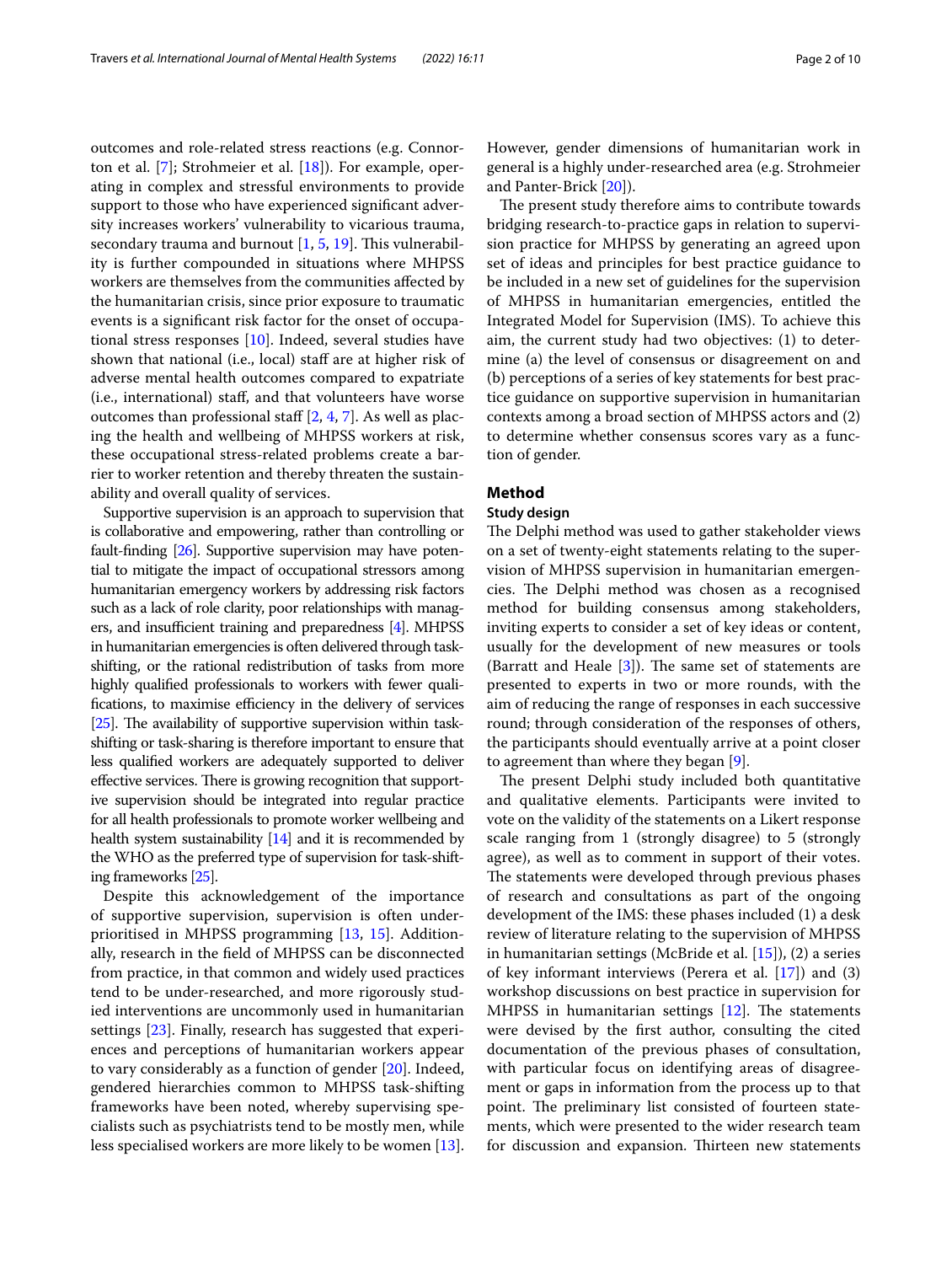were proposed by the research team and one statement was deleted, leaving a list of twenty-six. The new list was checked against project documentation by the frst author and amended accordingly, and the list was then circulated to the research team for a second review. The second review resulted in one of the twenty-six statements being broken down into three components, resulting in the final list of twenty-eight statements. The list of statements was reviewed a fnal time for consistency and accessibility of language to produce the twentyeight statements which were eventually presented to participants.

#### **Procedure**

This study was conducted as part of the Supervision-The Missing Link project, which emphasises the use of participatory approaches for the co-development of a new unifed set of guidelines (i.e., the IMS) for the supervision of MHPSS interventions in humanitarian settings. Participants were selected purposively via opt-in responses to a link posted on social media platforms of the IFRC as well as the newsletter of the IASC Reference Group on MHPSS in humanitarian settings. Participants from prior consultations and activities of the Supervision-The Missing Link project, and members of the project advisory group were also invited to participate. All individuals engaged in any type of MHPSS practice or research, both as supervisors and supervisees, were eligible to take part.

Participants who indicated willingness to take part were sent participant information leafets. Having reviewed the information about the study, those who asked to receive the participation link were then directed to an electronic consent form on the specialised online platform for Delphi surveys, Welphi [\(www.welphi.com](http://www.welphi.com)). The participation link was emailed to all participants on the same date, and they were given a two-week window to complete the survey.

Participants were presented with 28 statements related to supervision practices in emergency contexts. Participants were frst asked to provide some basic demographic information (gender, age, occupation, nationality, supervisory experience) and were then asked to rate each statement using Likert response scale of: "strongly disagree", "disagree", "neither agree or disagree", "agree", "strongly agree" or "don't know". In addition, participants were encouraged to comment in support of their selection for each statement to capture their refections on the validity of the statements.

After the two-week voting window, the frst round was closed. Statements were adjusted after this frst round if (1) consensus on a particular statement was not achieved and (2) the qualitative data from participant commentary provided clear direction for how to modify the statement. Following these adjustments, participants received a new link to participate in a second round, where the process of voting and commenting on the statements was repeated. In this second round however, participants could view the anonymous votes and comments of the other participants from the previous round and decide whether to revise their opinions or to stick with their previous vote(s).

#### **Participants**

A total of  $n = 72$  individuals initially agreed to participate. Of these,  $n = 48$  participated in the first round. Only those who had participated in the frst round could join the second round. A total of  $n = 37$  participants completed both rounds. This represents an overall retention rate of 51%.

Of the sample who provided data for the frst round (*n* = 48), 63% (*n* = 30) self-identifed as female, 35% (*n* = 17) identified as male. The mean age was  $42.11$  years (SD = 8.97, range 26-69). In terms of experience with supervision, the majority (65%,  $n = 31$ ) had experience of both providing and receiving supervision, while  $4\%$  ( $n = 2$ ) only had experience of supervising, and a further  $4\%$  ( $n = 2$ ) had experience only of being supervised. The remaining  $27\%$  ( $n = 13$ ) provided no data on experiences of supervision. In terms of regions of nationality, the most represented region was Europe ( $n = 16$ ), followed by Africa ( $n = 8$ ), North America  $(n=7)$ , Asia ( $n=5$ ), South America ( $n=2$ ) and Australia  $(n = 1)$ . The remainder of the sample did not provide data on their nationalities. Countries of origin listed were Australia, Bangladesh, Belgium, Bolivia, Bosnia and Herzegovina, Costa Rica, Croatia, Ecuador, Egypt, Ethiopia, Finland, France, Germany, Iceland, Ireland, Italy, Jordan, Kenya, Lebanon, Liberia, Malaysia, the Netherlands, Nigeria, Sweden, Spain, Uganda and the USA.

#### **Data analysis**

To address objective 1a, consensus was defned as 75% who voted 'agree' or 'strongly agree' to a given item. The 75% cut-of was selected as the conventional cut-of point for Delphi studies (Diamond et al.  $[8]$  $[8]$ ). The results present the fnal consensus scores from all 28 statements, as well as pertinent qualitative data submitted by participants in support of their choices, in fulflment of objective 1b.

Bivariate analyses (t-tests) were used to address objective 2, assessing potential associations between gender and participants' responses to the presented statements.

#### **Ethical considerations**

Ethical approval for this study was obtained from the Centre for Health Policy and Management/Centre for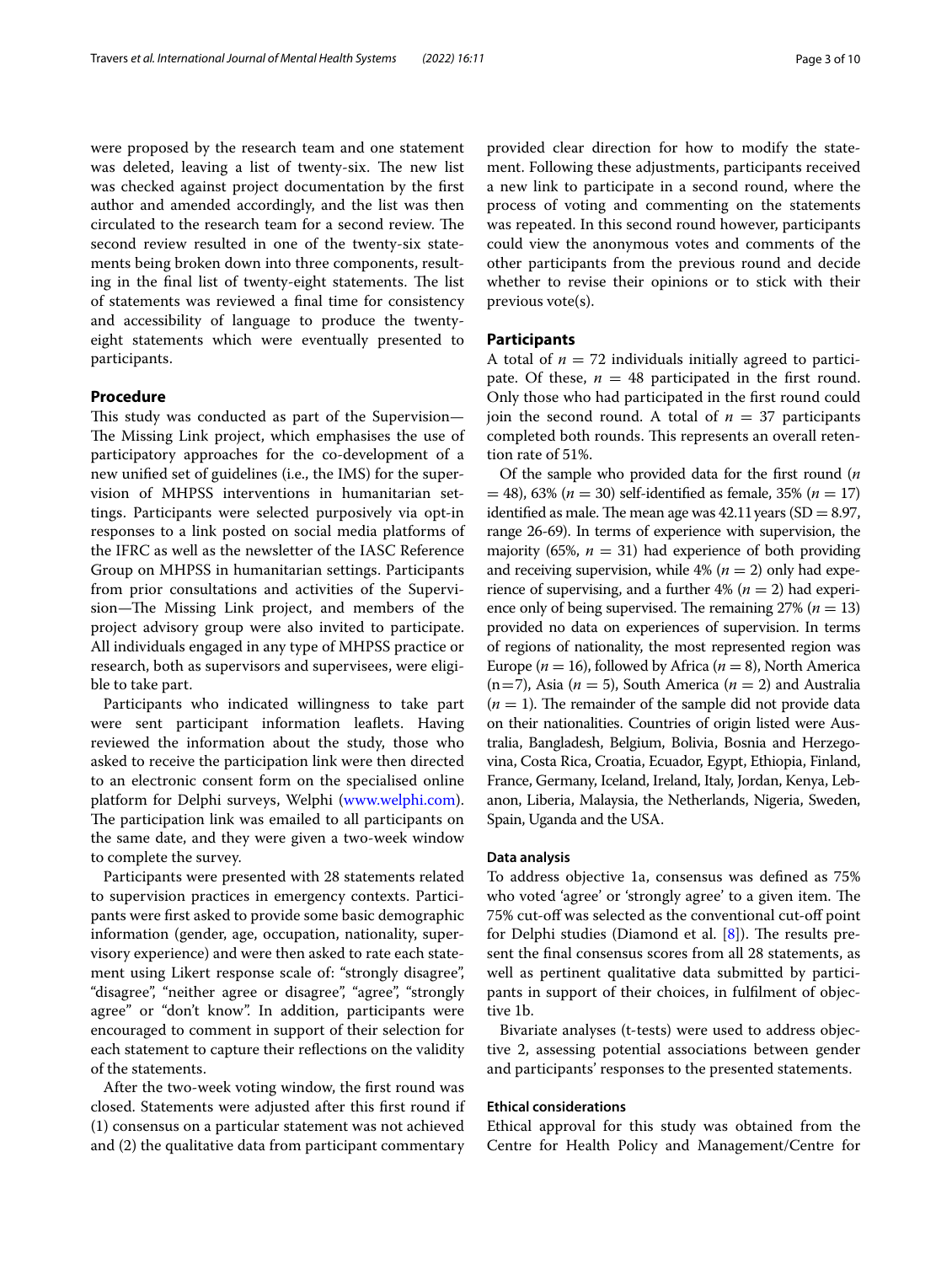Global Health Research Ethics Committee of Trinity College Dublin. All participant responses were de-identifed, including when participants were able to view the responses of others, to preserve confdentiality.

#### **Results**

#### **Consensus scores**

The final consensus score (i.e., the percentage of participants who selected either 'agree' or 'strongly agree' for each statement) and the results of the bivariate analyses of gender diferences in response patterns across all 28 state-ments are presented in Table [1](#page-4-0). There was a high degree of consensus on most of the statements presented, with most statements passing the 75% threshold in the frst round. Some statements achieved universal or near-universal agreement. For example, the statement, "Active listening is an important supervisory skill. This is demonstrated through (1) non-verbal signals, e.g. making eye contact, nodding or leaning forward to show that you are engaged, and (2) verbal practices, e.g. refecting back or summarising what someone has told you, to check that you have understood it correctly" achieved 100% consensus. Similarly, the statement that read "Supervision works best if there are multiple tiers of supervision. For example, supervisors should also have access to supervision themselves," achieved a fnal consensus score of 98%.

A few statements did not reach the threshold in the frst round but did pass it in the second round. Statement fve, "Supervisees should be able to discuss anything that afects their work during supervision sessions—even personal matters" achieved a score of 69%, which rose to 76% in the second round. The reservations expressed by the participants in relation to this statement mainly pertained to concerns about blurring boundaries between supervision and personal therapy. As articulated by one participant:

#### *I consider this element in supervision as a "gray zone" between supervision and personal therapy. The important aspect is not crossing boundaries...*

However, most agreed that personal issues can at least be mentioned in supervision, but that the distinction between supervision and therapy is that supervision focuses mainly on how the issues afect the supervisee's work. Several participants also highlighted the importance of the availability of external supports to allow supervisees to comprehensively address these issues.

*…an in-depth exploration of personal issues may not be appropriate in the context of the professional relationship. Even so, I would see it as a positive if [a personal issue] is disclosed and encourage discussions of how the supervisee can be supported or seek other support.*

Similarly, the statement "Supervisors should leave space at the end of every supervisory session to allow for discussion of what is working well in supervision, and what may be working less well" did not achieve consensus in the frst round (72%) but did reach consensus in the second round (86%). The qualitative comments on this statement indicated that although no participants disagreed with the principle of seeking feedback from supervisees, some queried whether it is necessary to do so after every session, particularly where supervision takes place very regularly (e.g., weekly).

The statement "In emergency contexts, it is essential to make concessions on how supervision sessions are conducted, including the need for a private space, confdentiality and regularity" did not reach consensus in the frst round (66%). In the qualitative comments for this statement, several participants commented that while fexibility is important in emergency settings, some aspects of supervision, such as confdentiality, should not be compromised. The statement was modified accordingly for the second round to read "In emergency contexts, it is essential to make concessions on how supervision sessions are conducted, but not on core aspects such as confdentiality." Worded this way, the statement achieved consensus, with 82% agreement.

A few statements failed to reach consensus in either round. The statement "The skills needed to be a good supervisor, such as empathy, unconditional positive regard, and being a good active listener can all be taught" scored 57% consensus in the first round. The statement was modifed in the second round to express the view that such qualities could be "developed upon" in training, and agreement rose to 73%, just short of the threhold for consensus.

The statement "It is important that peer supervision does not take place with less experienced supervisees, as they run the risk of communicating misinformation" failed to reach consensus  $(54%)$  in the first round. The qualitative comments on this statement indicated some confusion in relation to the wording of the statement, and so the statement was updated in the second round to read "Peer supervision should only take place between experienced professionals to avoid the risk of misinformation being communicated." However, consensus on this item only increased to 57% in the second round, with several participants expressing the view that there are signifcant benefts to be harnessed through peer supervision, regardless of how experienced the supervisees are. One participant commented:

#### *We will seldom fnd a completely homogenous group. Some moderation of peer supervision is an advantage.*

Another statement that failed to reach consensus was "Monitoring and evaluation tools, such as feedback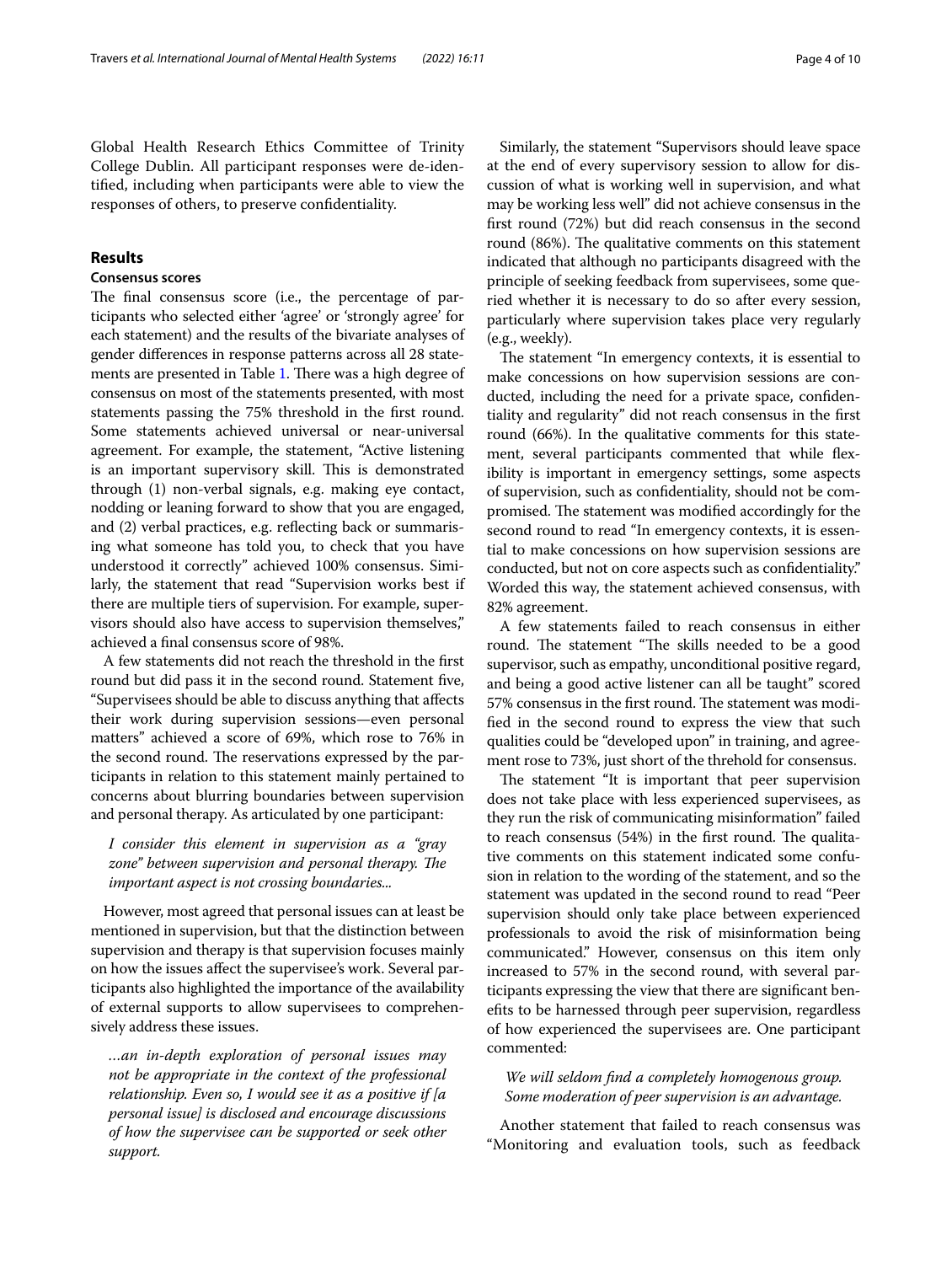### <span id="page-4-0"></span>**Table 1** Final consensus scores and bivariate analyses of gender diferences in responses

|                                                                                                                                                                                                                                                                                                                                                                                                                                                                                                                                                                                                                                   | <b>Final consensus</b><br>score | Female<br>M (SD) | Male<br>M (SD) | t-values                                       | p       |
|-----------------------------------------------------------------------------------------------------------------------------------------------------------------------------------------------------------------------------------------------------------------------------------------------------------------------------------------------------------------------------------------------------------------------------------------------------------------------------------------------------------------------------------------------------------------------------------------------------------------------------------|---------------------------------|------------------|----------------|------------------------------------------------|---------|
| Active listening is an important supervisory skill. This is demonstrated<br>through (1) non-verbal signals, e.g. making eye contact, nodding or lean-<br>ing forward to show that you are engaged, and (2) verbal practices, e.g.<br>reflecting back or summarising what someone has told you, to check that<br>you have understood it correctly.                                                                                                                                                                                                                                                                                 | 100%                            |                  |                | $4.92(0.28)$ $4.64(0.51)$ $t(12)=1.75$         | 0.10    |
| Supervision works best if there are multiple tiers of supervision. For<br>example, supervisors should also have access to supervision themselves.                                                                                                                                                                                                                                                                                                                                                                                                                                                                                 | 98%                             |                  |                | $4.56(0.58)$ $4.45(0.52)$ $t(34) = 0.52$       | 0.61    |
| Socratic questioning is a style of questioning that encourages logical<br>reasoning, e.g. "If this is the case, then what will happen?" This type of<br>questioning is a useful way for supervisors to encourage supervisees to<br>use their knowledge to find solutions to problems independently.                                                                                                                                                                                                                                                                                                                               | 97%                             |                  |                | $4.48(0.51)$ $4.64(0.51)$ t $(34) = -0.85$     | 0.40    |
| Supervision in the field of MHPSS and protection should include a focus<br>on teaching or coaching the supervisee in specific skills.                                                                                                                                                                                                                                                                                                                                                                                                                                                                                             | 95%                             |                  |                | $4.54(0.76)$ $4.73(0.47)$ $t(35) = -0.76$ 0.45 |         |
| Interpreters who engage in supervision sessions should also have access<br>to their own supervision and supports to help them manage difficult<br>material discussed.                                                                                                                                                                                                                                                                                                                                                                                                                                                             | 95%                             |                  |                | $4.48(0.65)$ $4.55(0.52)$ $t(34) = -0.29$      | 0.77    |
| Supervision is an essential component of any MHPSS training.                                                                                                                                                                                                                                                                                                                                                                                                                                                                                                                                                                      | 94%                             |                  |                | $4.60(0.87)$ $4.82(0.41)$ $t(34) = -0.79$      | 0.43    |
| Building supervisee's confidence and sense of professional self-esteem is<br>a core goal of supervision.                                                                                                                                                                                                                                                                                                                                                                                                                                                                                                                          | 92%                             |                  |                | $4.44(0.82)$ $4.36(0.51)$ $t(34) = 0.29$       | 0.78    |
| Where the supervisor is also the supervisee's manager, it is important<br>that the supervisor clearly differentiates the boundaries of the two roles<br>for the supervisee. For example, managerial and supervisory meetings<br>should be held separately so that the two functions do not become<br>confused.                                                                                                                                                                                                                                                                                                                    | 92%                             |                  |                | $4.60(0.65)$ $4.82(0.41)$ $t(29) = -1.23$ 0.23 |         |
| Supervision in the field of MHPSS and protection should provide emo-<br>tional support to the supervisee.                                                                                                                                                                                                                                                                                                                                                                                                                                                                                                                         | 91%                             |                  |                | $4.60(0.58)$ $4.27(0.79)$ $t(34) = 1.40$       | 0.17    |
| The ideal group size for group supervision is no more than 5 -6 supervi-<br>sees.                                                                                                                                                                                                                                                                                                                                                                                                                                                                                                                                                 | 90%                             |                  |                | $4.12(0.67)$ 3.91 $(0.83)$ t $(34) = 0.81$     | 0.42    |
| It is important for interpreters in MHPSS and protection interventions to<br>sign a non-disclosure agreement to protect client confidentiality.                                                                                                                                                                                                                                                                                                                                                                                                                                                                                   | 90%                             |                  |                | $4.56(0.92)$ $4.45(0.82)$ $t(34) = 0.33$       | 0.75    |
| Supervision in the field of MHPSS and protection should include some<br>means of checking intervention fidelity.                                                                                                                                                                                                                                                                                                                                                                                                                                                                                                                  | 90%                             |                  |                | $4.23(0.86)$ $4.27(0.65)$ $t(35) = -0.15$      | 0.89    |
| The best way for a supervisee to prepare for a supervision session is to<br>reflect on what they find to be most challenging in their work, including<br>specific cases, how they are managing stress in their work, and what they<br>feel is going well.                                                                                                                                                                                                                                                                                                                                                                         | 89%                             |                  |                | $4.32(0.63)$ $4.09(0.54)$ $t(34) = 1.05$       | 0.30    |
| The 'gold standard' in supervision (i.e. the best possible approach) is: indi- 89%<br>vidualised supervision, delivered face-to-face by an external supervisor,<br>who is not the supervisee's manager. This should be available at all stages<br>of providers' professional practice. Sessions should be scheduled regu-<br>larly (e.g. weekly, biweekly or monthly) or as frequently as required by<br>the supervisee. Complementary approaches may be used in combination<br>with individual supervision, but not as a replacement e.g. peer support or<br>group sessions to facilitate multi-disciplinary case presentations. |                                 |                  |                | $4.40(0.87)$ $4.09(0.94)$ $t(34) = 0.96$       | 0.34    |
| Good supervision should always involve goal-setting combined with<br>focused feedback, and work towards these goals should be documented<br>within sessions to enable supervisees to track their progress over time                                                                                                                                                                                                                                                                                                                                                                                                               | 87%                             |                  |                | $4.12(1.01)$ $4.36(0.67)$ $t(34) = -0.73$ 0.47 |         |
| Supervisors should leave space at the end of every supervisory session to 86%<br>allow for discussion of what is working well in supervision, and what may<br>be working less well.                                                                                                                                                                                                                                                                                                                                                                                                                                               |                                 |                  |                | $4.32(0.95)$ $4.36(0.92)$ $t(34) = -0.13$ 0.90 |         |
| The issue of power dynamics between supervisor and supervisee is best<br>addressed directly in supervision, by openly discussing sources of power<br>and privilege that may be held by the supervisor and/or supervisee and<br>how these might influence the supervisory relationship.                                                                                                                                                                                                                                                                                                                                            | 86%                             |                  |                | $4.00(0.76)$ $4.55(0.52)$ $t(34) = -2.15$      | $0.04*$ |
| A supervision contract is the best way to ensure that the organization,<br>supervisor, and supervisee are all in agreement about each of their roles<br>within supervision and the nature, duration, and focus of the supervision<br>relationship.                                                                                                                                                                                                                                                                                                                                                                                | 84%                             |                  |                | $4.36(0.57)$ 3.82 (0.98) t (13) = 1.71         | 0.11    |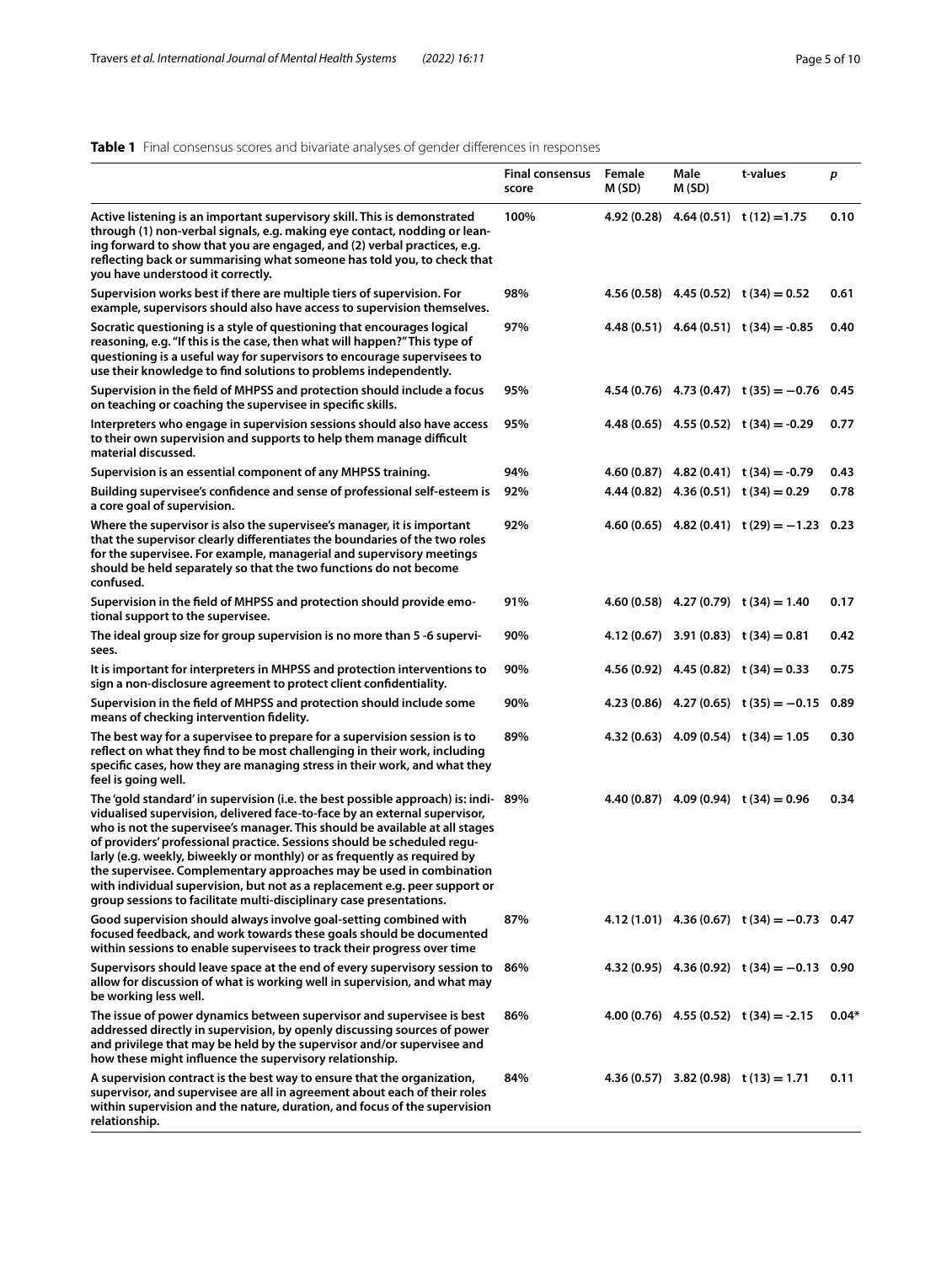#### **Table 1** (continued)

|                                                                                                                                                                                                | <b>Final consensus</b><br>score | Female<br>M(SD) | Male<br>M(SD) | t-values                                      | p       |
|------------------------------------------------------------------------------------------------------------------------------------------------------------------------------------------------|---------------------------------|-----------------|---------------|-----------------------------------------------|---------|
| Gender is essential to consider when pairing supervisors with supervi-<br>sees, and gender compositions of supervisors-supervisee pairs should be<br>considered on a context-by-context basis. | 84%                             |                 |               | $4.36(0.70)$ $4.00(0.78)$ $t(34) = 1.38$      | 0.18    |
| In emergency contexts, it is essential to make concessions on how super-<br>vision sessions are conducted, but not on core aspects such as confiden-<br>tiality.                               | 82%                             |                 |               | 4.00 (1.26) 4.36 (0.51) t (34) = $-0.92$ 0.36 |         |
| Supervisees should be able to discuss anything that affects their work<br>during supervision sessions—even personal matters.                                                                   | 76%                             |                 |               | $3.84(0.85)$ 4.27 (0.79) t (34) = -1.44 0.16  |         |
| The skills needed to be a good supervisor, such as empathy, unconditional<br>positive regard, and being a good active listener can be developed through<br>training.                           | 73%                             | 3.96(0.75)      | 4.09(0.83)    | $t(33) = -0.47$                               | 0.64    |
| With some additional effort, it is possible for remote supervision to be as suc-<br>cessful as face-to-face supervision                                                                        | 68%                             | 3.42(1.06)      | 4.09(0.70)    | $t(28) = -2.23$                               | $0.03*$ |
| The 'sandwich approach' (i.e. providing positive reinforcement before and<br>after providing constructive criticism) is the best way for supervisors to deliver<br>feedback.                   | 67%                             | 4.00(0.76)      | 3.70(1.06)    | $t(33) = 0.94$                                | 0.36    |
| Peer supervision should only take place between experienced professionals to<br>avoid the risk of misinformation being communicated                                                            | 57%                             | 3.30(1.33)      | 3.82(0.98)    | $t(32) = -1.14$                               | 0.26    |
| Monitoring and evaluation tools, such as feedback forms, are the best way to<br>ensure quality supervision in MHPSS and protection programming and super-<br>visee progress.                   | 51%                             | 3.72(0.98)      | 3.91(1.14)    | $t(34) = -0.51$                               | 0.62    |
| A key role of the supervisor is to quide supervisees' discovery in relation to<br>how to enhance the quality of MHPSS service delivery.                                                        | 51%                             | 3.38(1.17)      | 4.18(0.75)    | $t(29) = -2.45$                               | $0.02*$ |
| Supervision can only be considered supervision when taking place in specially<br>designated spaces, such as an office, meeting room or other private space.                                    | 16%                             | 2.50(1.14)      | 2.45(1.13)    | $t(33) = 0.11$                                | 0.91    |

Items that reached consensus are highlighted in bold. \* denotes signifcance at alpha level of 0.05

forms, are the best way to ensure quality supervision in MHPSS and protection programming and supervisee progress." This statement scored 60% in the first round, which dropped to 51% in the second. Several participants felt that while feedback forms can be useful for some purposes, they are not necessarily the best way of evaluating the success of supervision. Alternative possibilities for fulflling this goal suggested by participants included monitoring and evaluation processes outside of supervision, and tracking client outcomes. Others preferred verbal reports to elicit more 'in-depth' feedback than that obtained using structured forms. One participant noted that although anonymous feedback is ideal, true anonymity is often difficult to achieve in practice, particularly where teams are small.

The statement "Supervision can only be considered supervision when taking place in specially designated spaces, such as an office or meeting room" achieved very low consensus in the first round  $(18%)$ . The qualitative comments for this round appeared to indicate that participants felt that a requirement to meet in an office or meeting room did not reflect the reality of humanitarian settings. The wording of the statement was changed in the second round to read "Supervision can only be considered supervision when taking place in specially designated spaces, such as an office, meeting room or other private space." However, the statement achieved just 16% consensus in the second round.

The statement "It is possible for remote supervision to be as successful as face-to-face supervision" did not reach consensus (72% dropping to 68% in the second round), despite a modifcation in the second round that read "With some additional effort, it is possible for remote supervision to be as successful as face-toface supervision." Finally, the statement "A key role of the supervisor is to give advice about how to enhance the quality of MHPSS service delivery" did not reach consensus in the frst round (49%), with comments expressing disagreement with the idea that the supervisor's role is to impart information, rather than to guide the supervisee more collaboratively in their skill development. However, it also did not reach consensus in its modifed form in the second round (51%) which read, "A key role of the supervisor is to guide supervisees' discovery in relation to how to enhance the quality of MHPSS service delivery."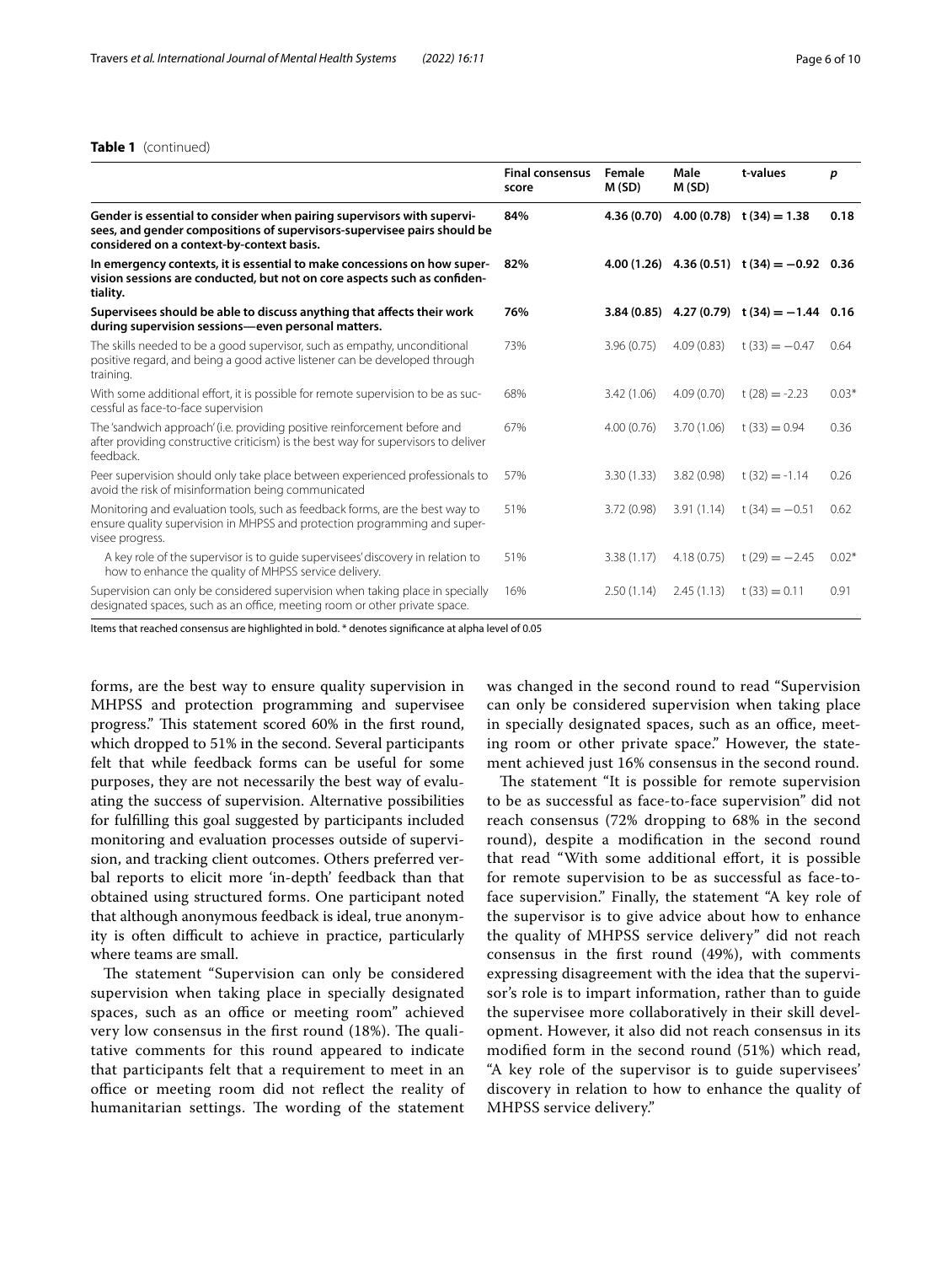#### **Gender analyses**

The bivariate analyses of gender differences in responding suggested that three statements generated signifcantly diferent responses between men and women. For the statement that read "The issue of power dynamics between supervisor and supervisee is best addressed directly in supervision, by openly discussing sources of power and privilege that may be held by the supervisor and/or supervisee and how these might infuence the supervisory relationship," male gender was associated with slightly higher agreement ( $t$  (34) = -2.15,  $p$  = 0.04). In the qualitative comments for this item, one male participant strongly endorsed the statement:

*[Addressing power dynamics in this way] would help both parties to understand power dynamics and how they impact our roles in quality service delivery.*

However, a female respondent who selected the response 'neither agree nor disagree' wrote the following comment:

*The issue of power dynamics is very important; however it's important to consider that in some cases this may not be feasible to discuss openly during supervision. It is vital that supervisors are aware of their own power dynamics and how this may infuence the sessions with their staf. Some staf may not feel comfortable speaking with their supervisors openly about this, especially when the clinical supervisor and manager are the same role.*

Similarly, male gender was associated with slightly higher agreement with the statements "With some additional effort, it is possible for remote supervision to be as successful as face-to-face supervision"  $(t(28) = -2.23, p =$ 0.03) and "A key role of the supervisor is to guide supervisees' discovery in relation to how to enhance the quality of MHPSS service delivery" ( $t(29) = -2.45$ ,  $p = 0.02$ ).

In relation to remote supervision, several reservations to this statement centred around the lack of evidence currently available on the subject. One female participant endorsed the statement with the following caveat:

*Research [studies] are still ongoing, but it also depends on the supervisor and does he/she feel confdent to do it remotely.*

#### Another participant (female) stated:

*We have no evidence on this insofar as I am aware. I do think that in general, face-to-face meetings help in building a rapport and understanding the working context. However, remote supervision may have the beneft of feeling safe in having someone "outside the situation" to talk to.*

Finally, in relation to the statement about the function of supervision to enhance the quality of service provision, this statement was modifed from the frst round, where the statement frst read that a key role of the supervisor was to "give advice" to the supervisee about enhancing the quality of services. Several participants highlighted that the wording relating to "giving advice" did not seem to embody the collaborative approach required for supportive supervision. For the second round, the wording "guiding supervisees' discovery" was used instead, at the suggestion of one of the respondents. However, the newly worded item appeared to create some ambiguity about the meaning of the statement, resulting in a final consensus score of 51%.

#### **Discussion**

This Delphi study aimed to examine the degree of consensus or disagreement among MHPSS stakeholders on 28 statements relating to the supervision of MHPSS interventions in humanitarian settings, with a view to developing a new set of guidelines for its delivery, entitled the Integrated Model for Supervision (IMS). Consensus and disagreement were examined both quantitatively (through consensus scores) and qualitatively (by analysing qualitative comments in support of participants' votes). Potential gender diferences in responses to each statement were also examined.

There was a high degree of consensus on most statements, including universal or near-universal agreement in relation to the use of active listening techniques in supervision, supervisors having access to their own supervision, and in relation to the use of Socratic questioning to guide supervisees' critical refection on their practice (consensus scores 97–100%). Accordingly, those statements which reached consensus (75% agreement or above) will be included in the IMS as guidance for best practice.

For the statements that did not reach consensus, the IMS guidelines will refect the diversity of views and approaches to the issues in question. For example, the statement relating to remote supervision being as efective as face-to-face supervision did not reach consensus. Although guidance on remote supervision is important to include in the IMS, given the access difficulties and security issues often associated with working in humanitarian contexts (e.g. van der Veer et al.  $[24]$  $[24]$  $[24]$ ), the guidance will acknowledge that face-to-face supervision, where possible, is preferable.

The findings in relation to peer supervision suggest that respondents did not agree that peer supervision should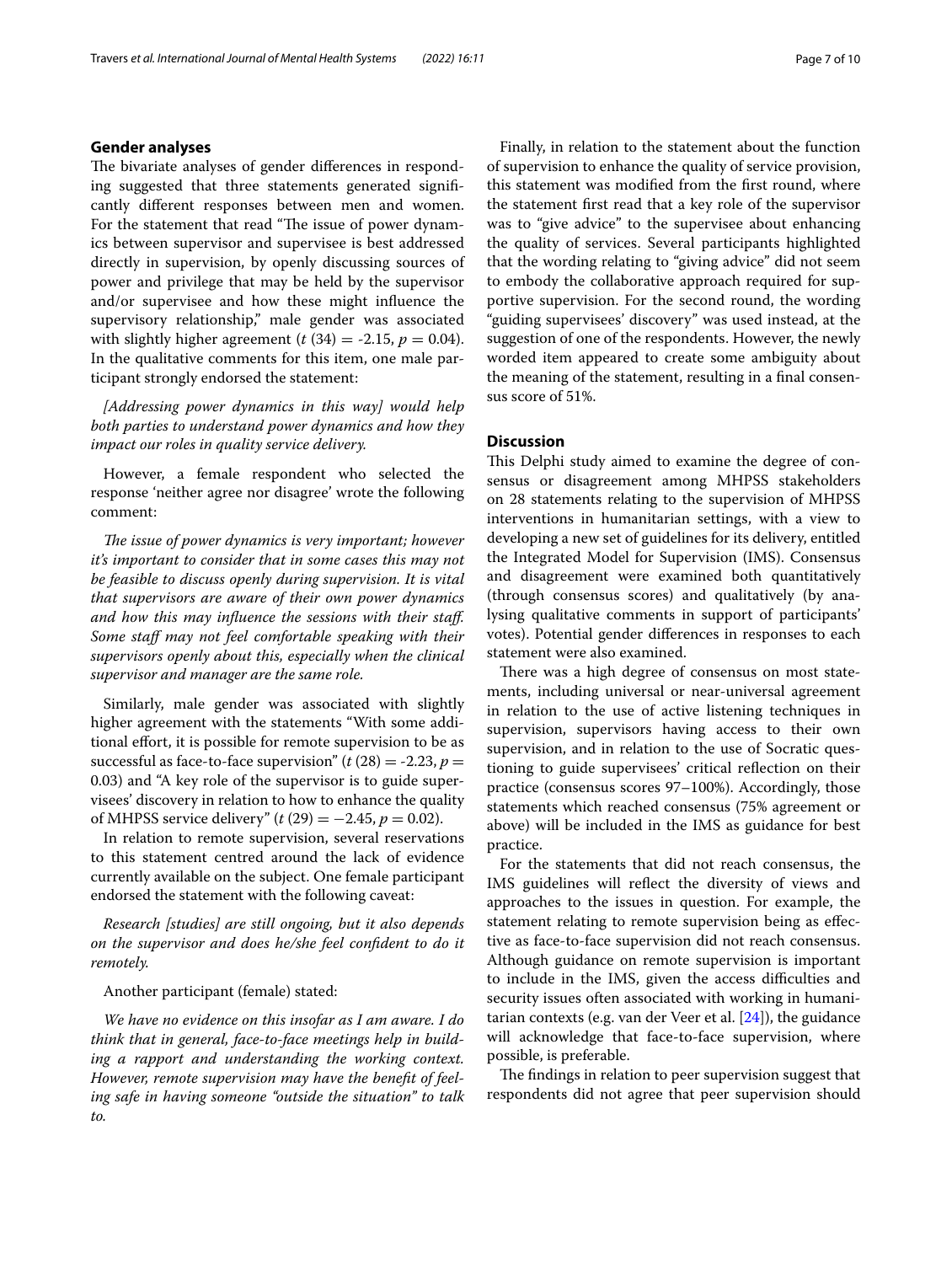only be limited to more experienced professionals. This is consistent with other research suggesting unique benefts to be harnessed by this modality, such as reducing the hierarchical power disparity that exists between supervisors and supervisees of diferent experience levels [\[13](#page-8-9)]. The IMS will therefore recommend that peer supervision be made available to all practitioners, but that for less experienced practitioners, this support is complementary to individualised support from a more experienced practitioner. The IMS will also propose a system of moderation for peer supervision with less experienced practitioners, whereby a more experienced supervisor may make themselves available for when additional support or information is required.

The finding in relation to certain qualities of supervisors that are perceived as being largely inherent to certain personality types, and therefore needing to be screened for in prospective supervisors, is consistent with the fndings of a previous study [[17](#page-9-6)], which interviewed key informants about supervision of MHPSS. The study by Perera et al. [\[17\]](#page-9-6) suggested that individuals with certain personal attributes should be selected to take on supervisory roles, rather than the role simply falling to individuals on the basis of reaching a certain level of seniority. Based on these fndings, the IMS will provide guidance on the types of personal qualities and attributes that it may be useful to screen for when appointing MHPSS supervisors and will provide some suggestions around how to do so.

Some of the items that did reach consensus will also require somewhat nuanced discussion in the guidance. For example, the statement relating to the discussion of personal issues in supervision did not reach consensus in the frst round, but it did reach consensus in the second round, following discussion in the qualitative comments about some limits to the nature of such discussions. Several comments noted that while supervision should include discussion of how personal issues are afecting the supervisee's work, it is not the role of supervision to *resolve* such issues. However, several participants noted that supervisors should assist the supervisee in fnding the right supports to address their issues, where these fall outside the remit of supervisory discussions.

Few gender diferences in responses were identifed. However, the bivariate analyses suggested small differences in responding in relation to three statements. Women had slightly lower levels of agreement with the statement that expressed the view that power dynamics should be addressed directly within supervision sessions. Some of the qualitative comments suggest that women respondents may have been somewhat more likely to feel that conversations about power dynamics could be experienced as uncomfortable by supervisees. It may be the case that women are more likely to have experienced such discomfort themselves in supervisory contexts. These reservations highlight a need to ensure that such conversations are supportive and respectful of the trauma-informed principles of empowerment and collaboration [\[22\]](#page-9-8), and not imposed on supervisees in a way that causes anxiety. Research on multicultural supervision settings has suggested that supervisors creating space for supportive dialogue about diversity has the potential to enhance supervisees' self-efficacy and satisfaction with the supervisory process [\[14](#page-8-8), [18\]](#page-9-0). Satisfaction with the supervisory process, in turn, has been associated with better mental health and occupational outcomes among emergency responders  $[4]$  $[4]$ . Therefore, it seems that developing more detailed guidance on how to approach such conversations would be a useful avenue for future investigations.

#### **Limitations**

This study sampled a diverse spectrum of MHPSS stakeholders, and generated data in relation to their agreement or disagreement on key principles on supervision of MHPSS in humanitarian settings. However, several limitations should be noted. Minimal information in relation to participants' level of experience was collected - gathering data on participants' years of experience working in humanitarian settings, for example, would have been beneficial. The sampling procedure entailed self-selection bias. The overall sample size was relatively small, and the drop-out rate high, which is particularly important to bear in mind when interpreting the bivariate analyses. Signifcant gender diferences in responses were identifed in relation to just three statements. However, these associations should be interpreted with caution. Conducting multiple comparisons presents the possibility of Type 1 error. It is also possible that some associations were missed due to low statistical power. Additionally, the sample included a disproportionate number of women respondents, which may have introduced a degree of bias into the fndings overall. It was not possible within the time constraints of the project to conduct a pilot study. Doing so may have enhanced the clarity and accessibility of the statements presented. This study is also afected by the limitations inherent in the use of cutoff scores; the selection of a 75% threshold for consensus necessitates accepting the validity of statements that achieve 75% consensus, but not 74% consensus, when, in reality, this may represent very little meaningful diference in terms of participants' level of agreement with a given statement.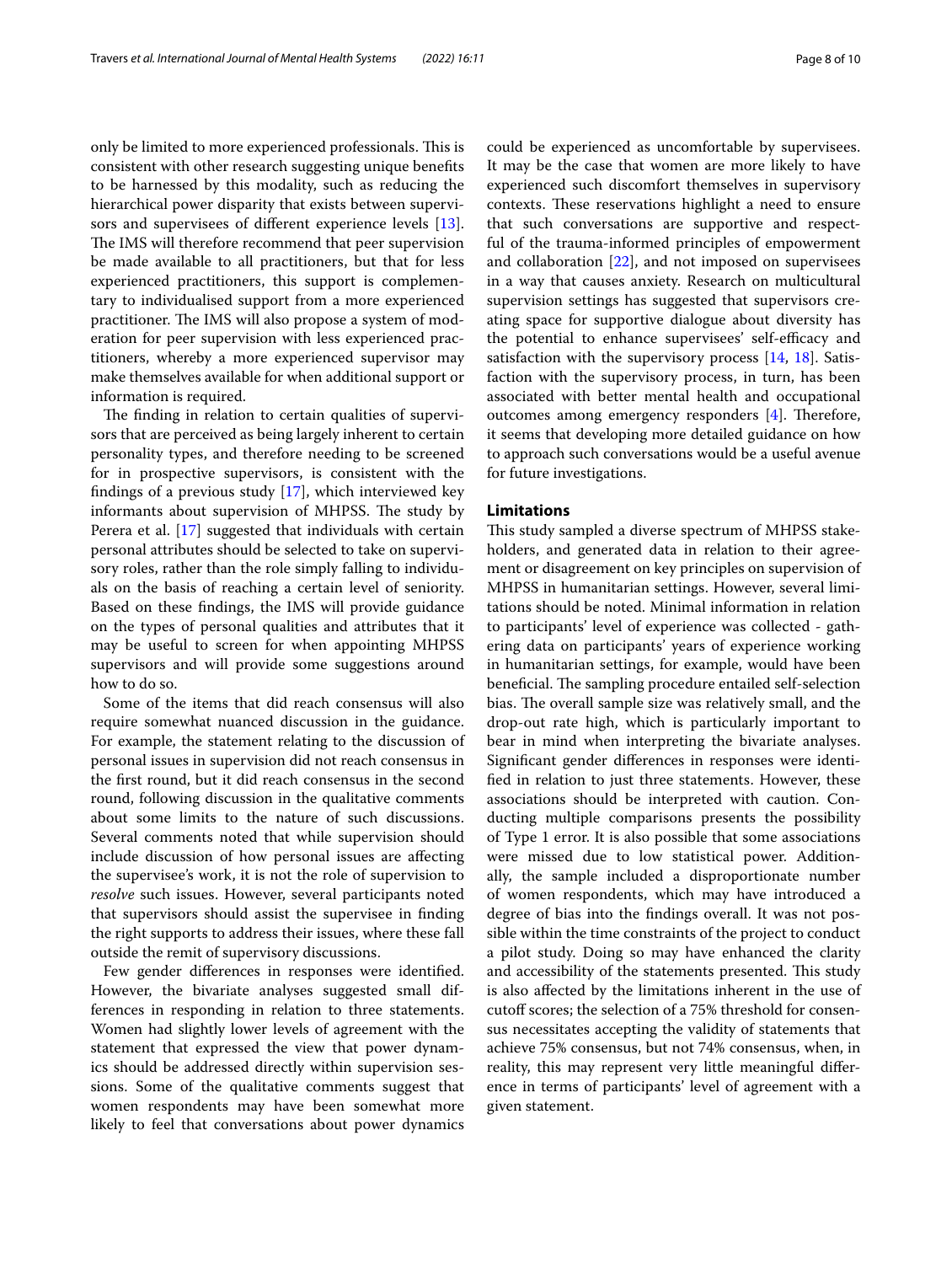#### **Conclusions**

This study provides important information for the development of new guidance on the supervision of MHPSS in humanitarian emergency settings, offering unique insights in relation to supervision in emergencies, and highlighting the balance between best practice and the realities of operating in highly challenging contexts. However, the fndings indicate several core elements of MHPSS supervision that must not be compromised (e.g., providing a confdential space for supervision to take place) even in challenging circumstances. Analyses of gender diferences suggested potential difering opinions and approaches to supervision between genders, although it is possible that the small sample size may have obscured other diferences that were present. Further examination of gender diferences in approaches to MHPSS supervision may be a useful priority for future research, as well as consideration of how views and approaches may difer between MHPSS workers of varying experience levels and across diverse contexts.

#### **Abbreviations**

TCGH: Trinity Centre for Global Health; IFRC: International Federation of Red Cross and Red Crescent Societies; MHPSS: Mental health and psychosocial support; IMS: Integrated Model for Supervision; IASC: Inter-Agency Standing Committee; WHO: World Health Organization; PEPFAR: U.S. President's Emergency Plan for AIDS Relief; UNAIDS: The Joint United Nations Programme on HIV and AIDS; SAMHSA: Substance Abuse and Mental Health Services Administration.

#### **Acknowledgements**

Not applicable.

#### **Authors' contributions**

All authors have made a signifcant contribution to the planning, design, writing and reviewing processes. Analysis was conducted by AT and NA. All authors read and approved the fnal manuscript.

#### **Funding**

This study is made possible by the support of the American People through the United States Agency for International Development (USAID). The contents of this study are the sole responsibility of the authors and do not necessarily refect the views of USAID or the United States Government.

#### **Availability of data and materials**

The data supporting this study contains potentially identifable information and is not publicly available for data protection reasons.

#### **Declarations**

#### **Ethics approval and consent to participate**

Ethical approval for this study was obtained from the Centre for Health Policy and Management/Centre for Global Health Research Ethics Committee of Trinity College Dublin.

#### **Consent for publication**

Full informed consent was obtained from all participants.

#### **Competing interests**

The authors declare no competing interests.

#### **Author details**

<sup>1</sup> Trinity Centre for Global Health (TCGH), School of Psychology, Trinity College Dublin, Dublin 2, College Green, Ireland. <sup>2</sup> Reference Centre for Psychosocial Support, International Federation of Red Cross and Red Crescent Societies (IFRC), Blegdamsvej 27, 2100 Copenhagen, Denmark.

#### Received: 19 July 2021 Accepted: 12 January 2022 Published online: 07 February 2022

#### **References**

- <span id="page-8-5"></span>Ager A, Pasha E, Yu G, Duke T, Eriksson C, Cardozo BL. Stress, mental health, and burnout in national humanitarian aid workers in Gulu, Northern Uganda. J Trauma Stress. 2012;25(6):713–20. [https://doi.org/10.1002/](https://doi.org/10.1002/jts.21764) its.21764
- <span id="page-8-3"></span>2. Aldamman K, Tamrakar T, Dinesen C, Wiedemann N, Murphy J, Hansen M, Vallières F. Caring for the mental health of humanitarian volunteers in traumatic contexts: the importance of organisational support. Eur J Psychotraumatol. 2019;10(1):1694811. [https://doi.org/10.1080/20008198.](https://doi.org/10.1080/20008198.2019.1694811) [2019.1694811](https://doi.org/10.1080/20008198.2019.1694811).
- <span id="page-8-11"></span>3. Barrett D, Heale R. What are Delphi studies? Evid Based Nurs. 2020;23(3):68–9. <https://doi.org/10.1136/ebnurs-2020-103303>.
- <span id="page-8-2"></span>4. Brooks SK, Dunn R, Amlôt R, Greenberg N, Rubin GJ. Social and occupational factors associated with psychological distress and disorder among disaster responders: a systematic review. BMC Psychol. 2016;4(1):1–13. [https://doi.org/10.1186/s40359-016-0120-9.](https://doi.org/10.1186/s40359-016-0120-9)
- <span id="page-8-6"></span>5. Cardozo BL, Crawford CG, Eriksson C, Zhu J, Sabin M, Ager A, Simon W. Psychological distress, depression, anxiety, and burnout among international humanitarian aid workers: a longitudinal study. PLoS ONE. 2012;7(9):e44948. [https://doi.org/10.1371/journal.pone.0044948.](https://doi.org/10.1371/journal.pone.0044948)
- <span id="page-8-0"></span>6. Charlson F, van Ommeren M, Flaxman A, Cornett J, Whiteford H, Saxena S. New WHO prevalence estimates of mental disorders in confict settings: a systematic review and meta-analysis. Lancet. 2019;394(10194):240–8. [https://doi.org/10.1016/S0140-6736\(19\)30934-1](https://doi.org/10.1016/S0140-6736(19)30934-1).
- <span id="page-8-4"></span>7. Connorton E, Perry MJ, Hemenway D, Miller M. Humanitarian relief workers and trauma-related mental illness. Epidemiol Rev. 2012;34(1):145–55. <https://doi.org/10.1093/epirev/mxr026>.
- <span id="page-8-14"></span>8. Diamond IR, Grant RC, Feldman BM, Pencharz PB, Ling SC, Moore AM, Wales PW. Defning consensus: a systematic review recommends methodologic criteria for reporting of Delphi studies. J Clin Epidemiol. 2014;67(4):401–9.<https://doi.org/10.1016/j.jclinepi.2013.12.002>.
- <span id="page-8-12"></span>9. Helmer-Hirschberg O. Analysis of the Future: The Delphi Method. Santa Monica: RAND Corporation; 1967.
- <span id="page-8-7"></span>10. Hensel JM, Ruiz C, Finney C, Dewa CS. Meta-analysis of risk factors for secondary traumatic stress in therapeutic work with trauma victims. J Trauma Stress. 2015;28(2):83–91.<https://doi.org/10.1002/jts.21998>.
- <span id="page-8-1"></span>11. Inter-Agency Standing Committee (IASC). IASC Guidelines on Mental Health and Psychosocial Support in Emergency Settings. Geneva: IASC; 2007.
- <span id="page-8-13"></span>12. International Federation of Red Cross and Red Crescent Societies (IFRC). Trinity Centre for Global Health (TCGH) & Anglemap (2020). *Supervision: The Missing Link Research Synthesis from Three Remote Workshops*. [https://](https://pscentre.org/?resource=supervision-the-missing-link) pscentre.org/?resource=supervision-the-missing-link.
- <span id="page-8-9"></span>13. [Kemp CG, Petersen I, Bhana A, Rao D. Supervision of ta](https://pscentre.org/?resource=supervision-the-missing-link)sk-shared mental health care in low-resource settings: a commentary on programmatic experience. Global Health. 2019;7(2):150–9. [https://doi.org/10.9745/](https://doi.org/10.9745/GHSP-D-18-00337) [GHSP-D-18-00337.](https://doi.org/10.9745/GHSP-D-18-00337)
- <span id="page-8-8"></span>14. Marquez L, Kean L. *Making Supervision Supportive and Sustainable: New Approaches to Old Problems.* Maximising Access and Quality Paper No. 4;2002. [https://pdf.usaid.gov/pdf\\_docs/PNACS924.pdf](https://pdf.usaid.gov/pdf_docs/PNACS924.pdf).
- <span id="page-8-10"></span>15. McBride K, Bitanihirwe B, Vallières F, Perera C, Wiedemann N, Blum TP. *Supervision for the delivery of Mental Health and Psychosocial Support in Emergency Humanitarian Settings: A desk review report; 2020*. [https://app.](https://app.mhpss.net/?get=294/supervision-the-missing-link-desk-review-may-2020-1.pdf) mhpss.net/?get=[294/supervision-the-missing-link-desk-review-may-](https://app.mhpss.net/?get=294/supervision-the-missing-link-desk-review-may-2020-1.pdf)[2020-1.pdf.](https://app.mhpss.net/?get=294/supervision-the-missing-link-desk-review-may-2020-1.pdf)
- 16. Ng KM, Smith SD. Training level, acculturation, role ambiguity, and multicultural discussions in training and supervising international counseling students in the United States. Int J Adv Couns. 2012;34(1):72–86. [https://](https://doi.org/10.1007/s10447-011-9130-8) [doi.org/10.1007/s10447-011-9130-8](https://doi.org/10.1007/s10447-011-9130-8).